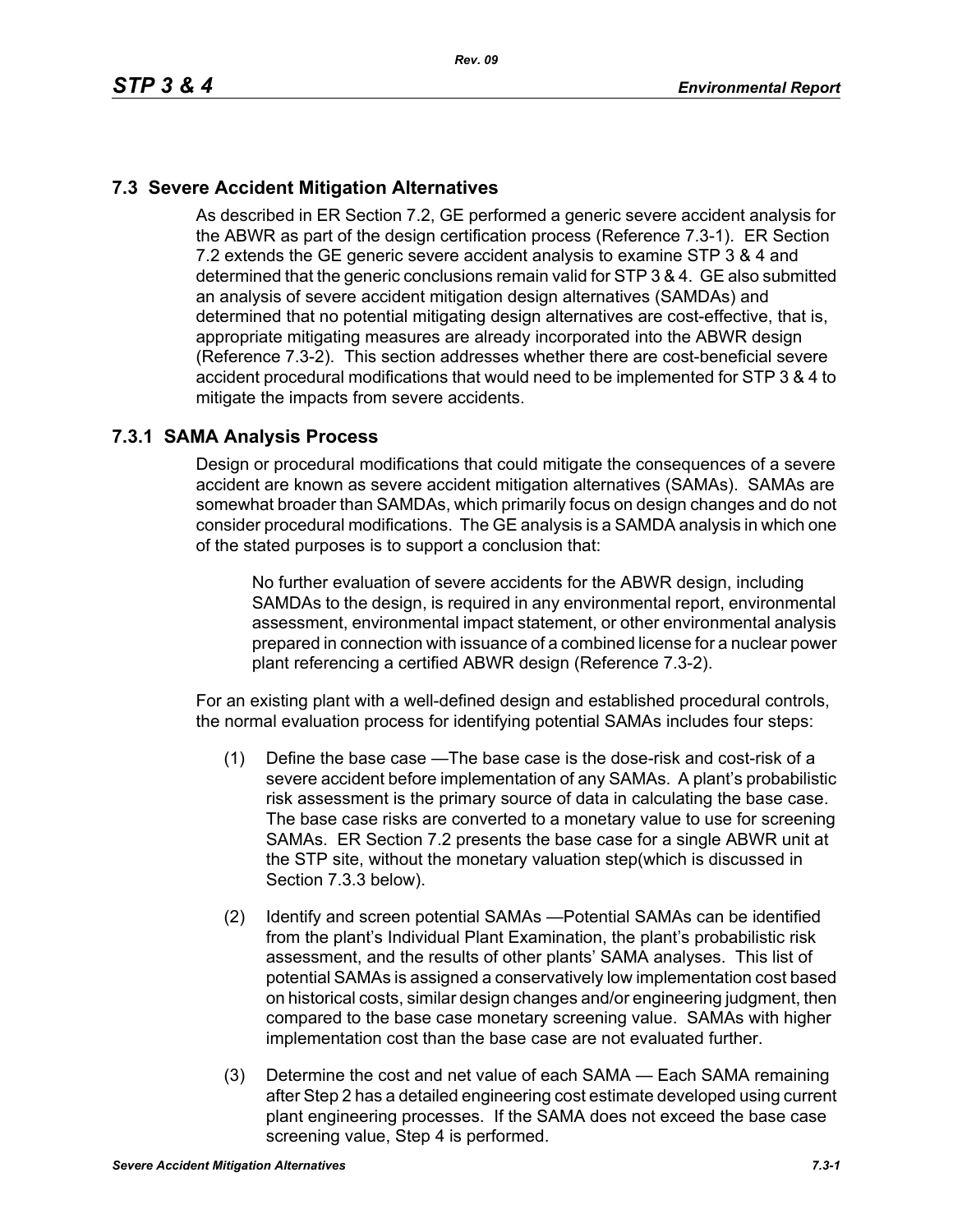*Rev. 09*

(4) Determine the benefit associated with each remaining SAMA — Each SAMA that passes the screening in Step 3 is evaluated using the probabilistic risk assessment model to determine the reduction in risk associated with implementation of the proposed SAMA. The reduction in risk benefit is then converted to a monetary value and compared to the detailed cost estimate developed in Step 3. Those SAMAs with reasonable cost-benefit ratios are considered for implementation.

Since the GE analysis has shown that there are no additional cost-beneficial design modifications, no further assessment of design modifications is required. In the absence of an existing plant with established procedural controls, the STP SAMA analysis thus is limited to determining the magnitude of plant-specific procedural modifications that would be cost-effective. Determining the magnitude of cost-effective procedural modifications is the same as "1. Define base case" for existing nuclear units. The monetary value of the base case benefit is calculated by assuming the current dose-risk of the unit could be reduced to zero and assigning a defined dollar value for this reduction in risk. Any procedural change with a cost that exceeds the benefit value would not be considered cost-effective.

The dose-risk and cost-risk results from the ER Section 7.2 analyses are converted to monetary value in accordance with methods established in NUREG/BR-0184 (Reference 7.3-3). NUREG/BR-0184 presents methods for determining the value of decreases in risk using four types of attributes: public health, occupational health, offsite property, and onsite property. Any SAMAs in which the conservatively low implementation cost exceeds the base case monetary value would not pass the screening in Step 2. If the STP baseline analysis produces a monetary value of the benefit that is below the cost expected for implementation of any SAMA, the remaining steps of the SAMA analysis are not necessary.

### **7.3.2 ABWR SAMA Analysis**

In the certification process, only design alternatives were of interest. The GE SAMDA analysis is presented in the Technical Support Document for the ABWR (Reference 7.3-2). The monetary valuation of the averted cost-risk (defined as the monetary valuation of reducing the base case core damage frequency to zero) was based solely on the cumulative dose-risk over the 60-year life of the plant, assuming the NRCgenerated value of \$1000 per person-rem. The resulting dose-risk was determined to be 0.269 person-rem (4.48 × 10-3 person-rem per reactor year), so the averted costrisk was calculated to be \$269. GE determined that no design change would be costeffective with this low value of averted cost-risk.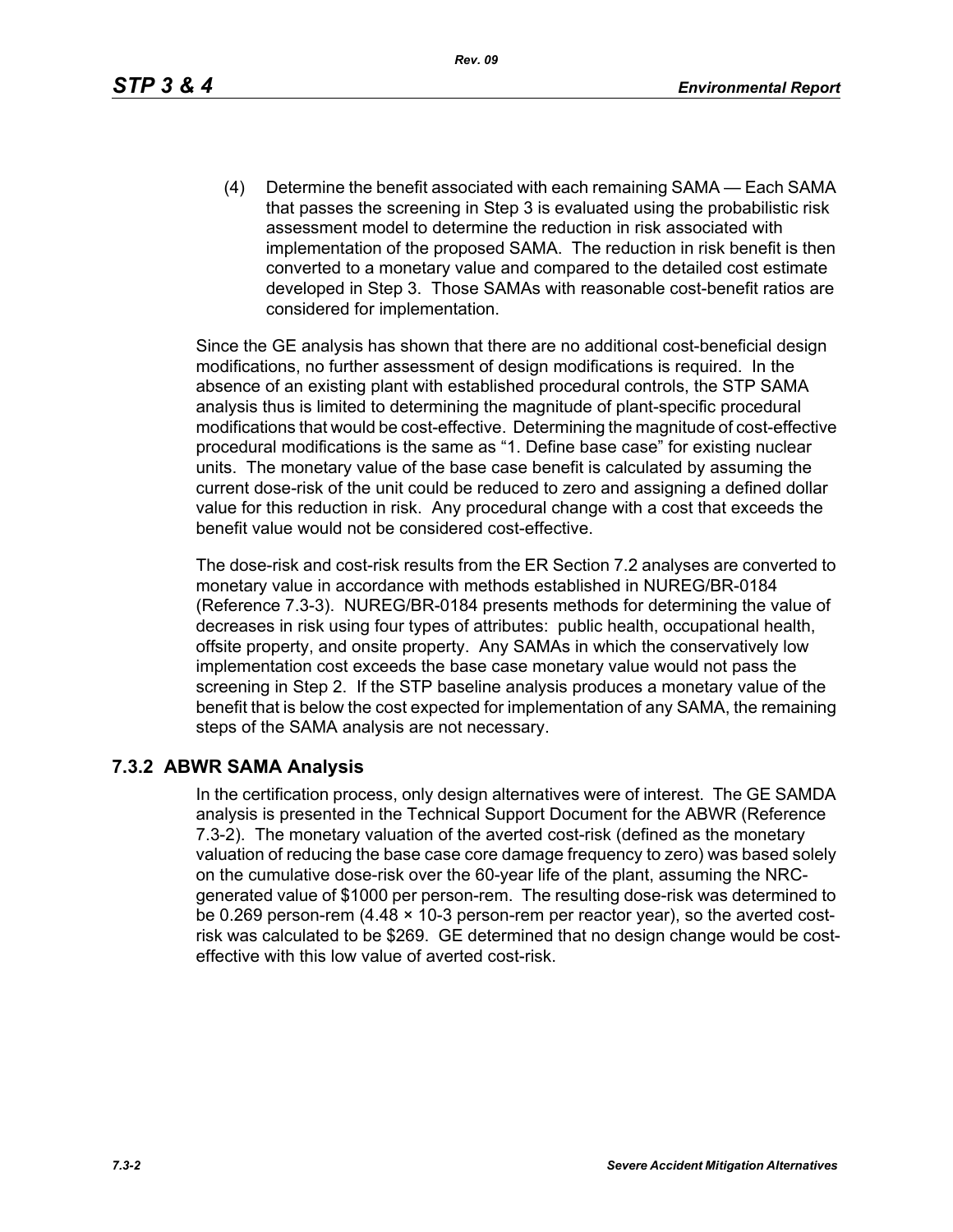## **7.3.3 Monetary Valuation of the STP 3 & 4 Cost-Risk**

The principal inputs to the base case calculations are as follows:

| Dose-risk              | $4.3 \times 10^{-3}$ person-rem per reactor year (reported in<br>Table 7.2-1) |
|------------------------|-------------------------------------------------------------------------------|
| Cost-risk              | 2.6 dollars per reactor year (reported in Table 7.2-1)                        |
| Dollars per person-rem | \$2000 (provided in NUREG/BR-0184)                                            |
| Licensing period       | 40 years                                                                      |
| Economic discount rate | 7% and 3% (recommended in NUREG/BR-0184)                                      |

With these inputs, the monetary valuation of reducing the base case core damage frequency to zero is presented in Table 7.3-1. The monetary valuation, known as the maximum averted cost-risk, is conservative because no SAMA can reduce the core damage frequency to zero.

The maximum averted cost-risk for a single ABWR at the proposed STP site is \$6,900. Even with a conservative 3% discount rate, the valuation of the averted risk is only approximately \$12,500.

These values are higher than the GE generic analysis result of \$269. However, the GE analysis (Reference 7.3-2) used a different methodology that did not calculate a costrisk for each accident sequence, did not calculate net present value, and used \$1000 per person-rem instead of \$2000. If STPNOC were to perform the analysis described in ER Section 7.2 using the GE methodology (Reference 7.3-2), the resulting dose-risk value would be \$258. This \$258 value is approximately the same as the GE value. Even using the STPNOC values, the results of the SAMDA analysis performed by GE for the ABWR would not be affected; i.e., there still would be no cost-effective design alternatives.

Due to the costs associated with processing administrative changes (including training costs), administrative changes are likely to cost more than the maximum averted costrisk of \$6,900 (or even \$12,500). Furthermore, since administrative changes would likely have a small impact on risk, the reduction in risk benefit of administrative changes will likely be substantially less than the cost of the administrative changes. Therefore, it may be concluded that administrative changes are not reasonable SAMAs.

Evaluation of specific administrative controls will occur when the STP 3 & 4 design is finalized and plant administrative processes and procedures are being developed. At that time, appropriate administrative controls on plant operations would be incorporated into the management systems for STP 3 & 4.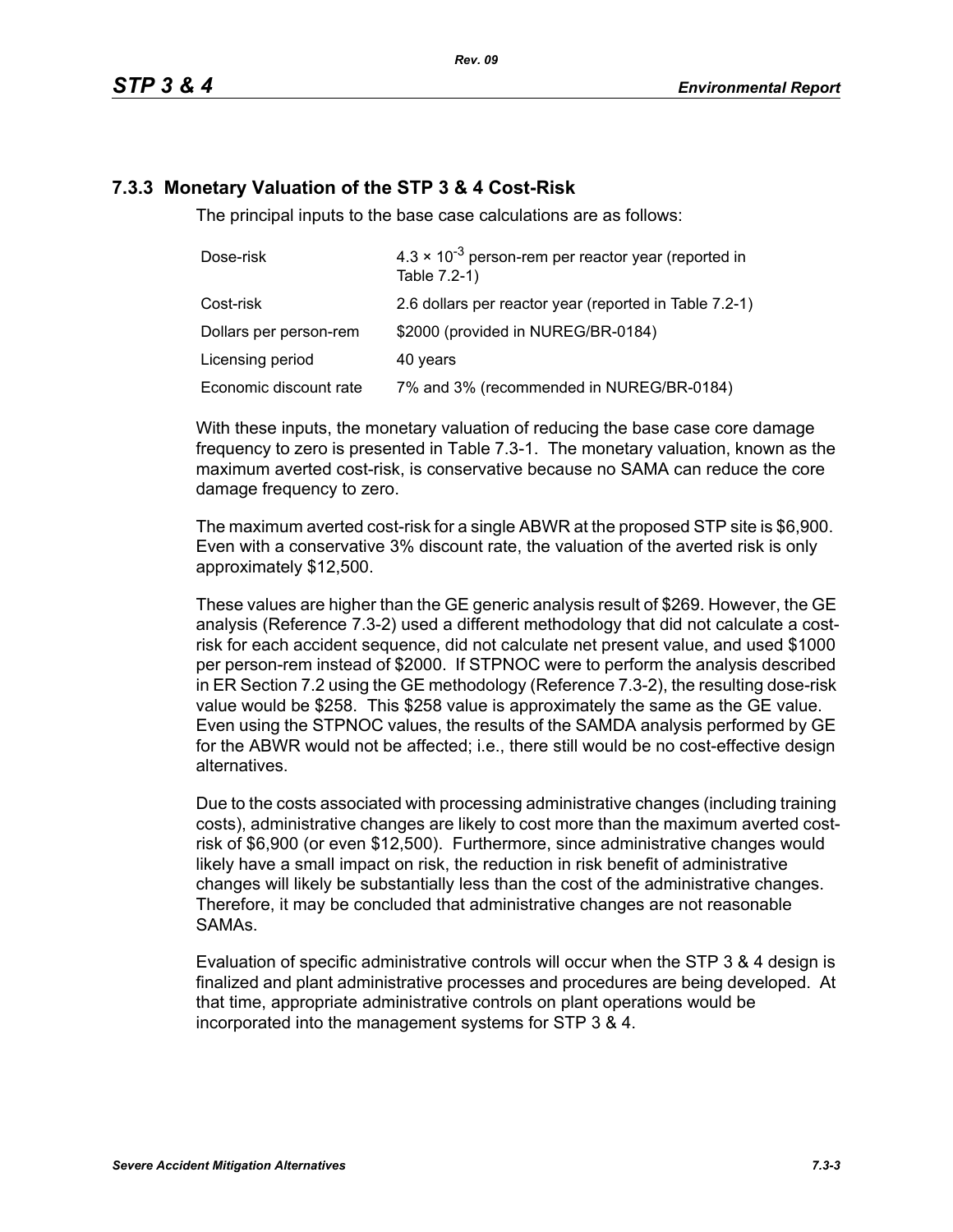## **7.3.4 References**

- 7.3-1 "Probabilistic Evaluations," Chapter 19D, ABWR Standard Safety Analysis Report, Amendment 35, General Electric.
- 7.3-2 "Technical Support Document for the ABWR," Revision 1, MPL No. A90- 3230, General Electric, San Jose, California, November 18, 1994.
- 7.3-3 "Regulatory Analysis Technical Evaluation Handbook," NUREG/BR-0184, January 1997.